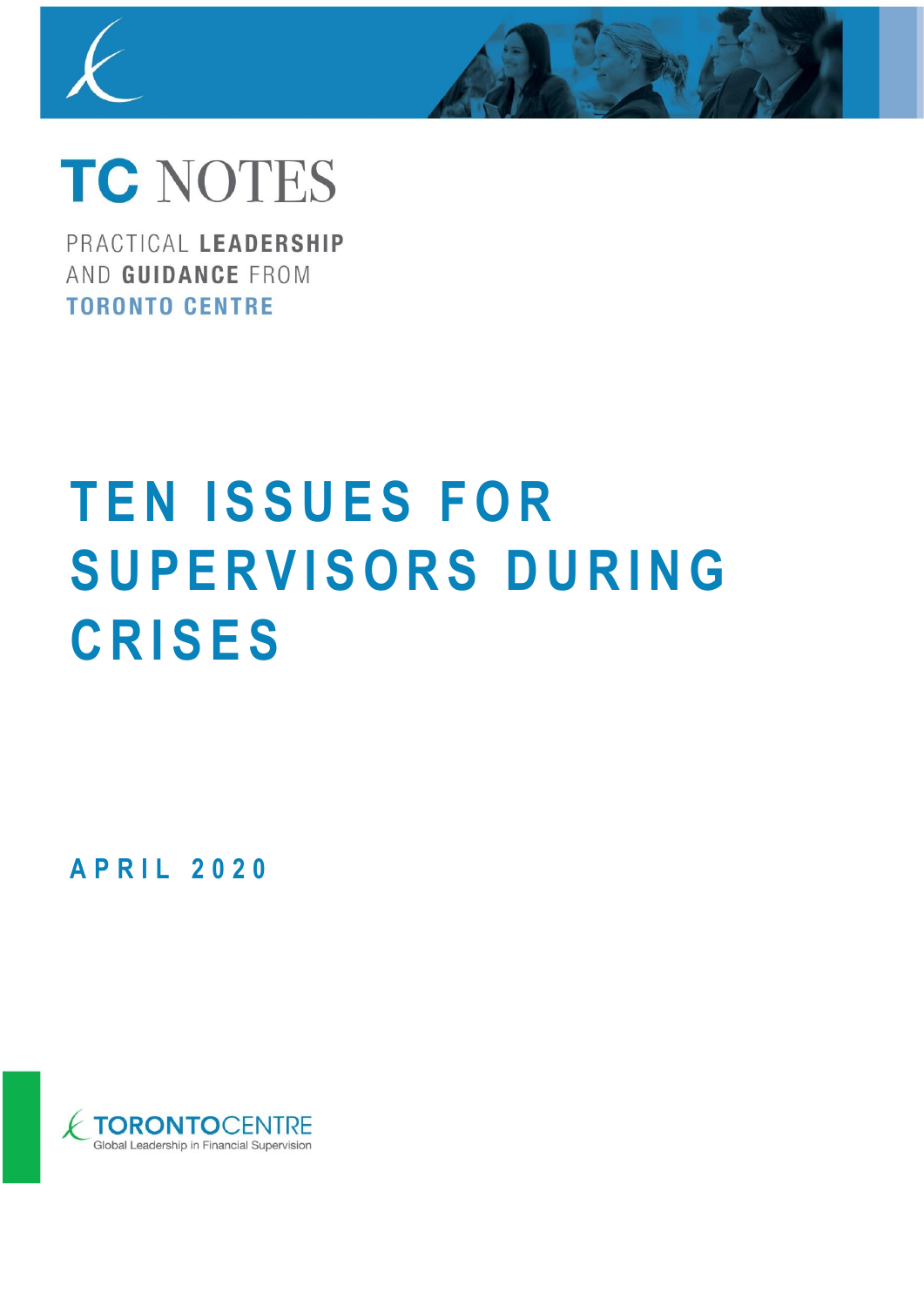# **T E N I S S U E S F O R S U P E R V I S O R S D U R I N G C R I S E S**

# **TABLE OF CONTENTS**

| 2.             |  |
|----------------|--|
| 3 <sub>1</sub> |  |
| 4.             |  |
| 5.             |  |
| 6.             |  |
| 7.             |  |
| 8.             |  |
| 9.             |  |
|                |  |
|                |  |

*Copyright © Toronto Centre. All rights reserved.* 

*Toronto Centre permits you to download, print, and use the content of this TC Note provided that: (i) such usage is not*  for any commercial purpose; (ii) you do not modify the content of this material; and (iii) you clearly and directly cite *the content as belonging to Toronto Centre.* 

*Except as provided above, the contents of this TC Note may not be transmitted, transcribed, reproduced, stored or translated into any other form without the prior written permission of Toronto Centre.* 

*The information in this TC Note has been summarized and should not be regarded as complete or accurate in every detail.*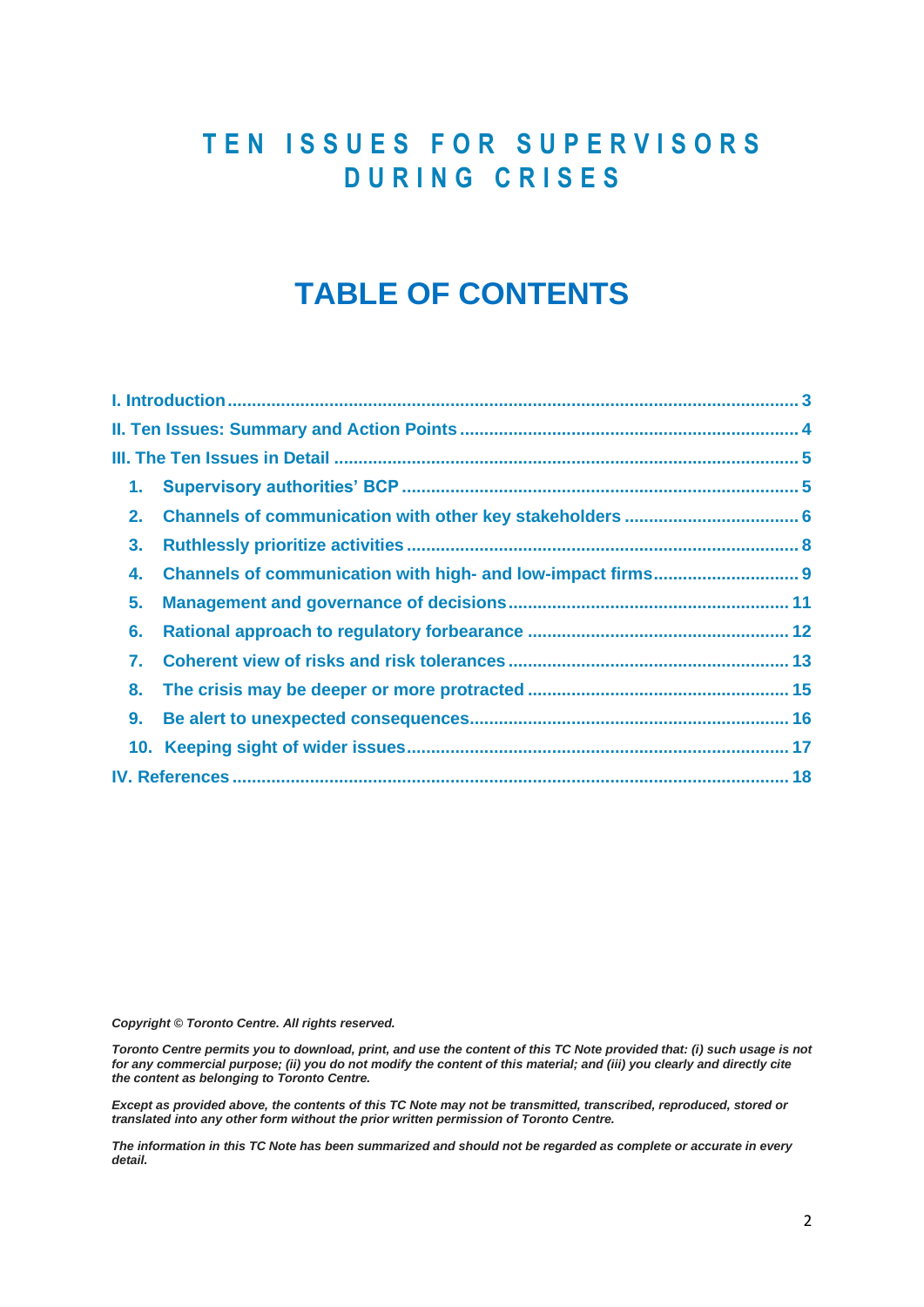# **T E N I S S U E S F O R S U P E R V I S O R S D U R I N G C R I S E S**

# <span id="page-2-0"></span>**I. Introduction<sup>1</sup>**

The COVID-19 crisis is creating unprecedented pressures on both supervisory authorities and supervised firms. Supervisors everywhere are being forced to adapt their working practices and, in some cases, their supervisory approaches in order to cope.<sup>2</sup>

Some of the financial effects of the current crisis are already clear. There have been major disruptions to asset markets, some of which will prove permanent as industries fail to recover. Notwithstanding the support of central banks, market liquidity is likely to remain under strain for some time. Credit risks have heightened though the full extent and duration of these, along with the mitigating effect of government bail outs and loan guarantees, is impossible to know at the moment. Loan delinquencies also typically lag other developments in downturns. Firms' operational resilience is being tested so that their ability to carry out critical business activities may be compromised.

There are other, less obvious sources of risk to supervisory objectives. Consumers could become the victims of financial crime or misconduct as unscrupulous players identify opportunities for fraud or other wrongdoing. This comes at a time when firms' controls are under strain along with supervisors' ability to monitor these. Other, so far unsuspected risks will certainly arise before the crisis is over. The pervasive nature of the COVID-19 emergency means that the consequences of actions taken by supervisory authorities, central banks, and governments are more than usually interdependent.

Levels of risk have increased and will remain elevated for some time. This has coincided with constraints on supervisors' capacity for addressing these. There is however a great deal that supervisory authorities can do to address heightened risk using appropriate processes and drawing on established practice.

The key strategic objectives for supervisors in the current crisis – and in crises generally – are to maintain current and future financial stability and to minimize the impact of the crisis on users of financial services. A pre-requisite for this is that supervisory bodies and the firms they supervise are themselves able to function. In conjunction with central banks, finance ministries, and other bodies, supervisors need to fully understand and take the necessary prioritized measures to mitigate the short-, medium-, and long-term effects of what will prove a protracted period of stress.

This Toronto Centre Note sets out the main issues that supervisors need to consider in a crisis and offers suggestions for how these might be addressed, both generally and in the current crisis. Most supervisory authorities will already be doing much of this in response to the COVID-19 outbreak. The Note aims to provide a reference point that can be used when taking stock of whether supervisory authorities are doing all the right things, whether they need to do more, or to do some things differently.

<sup>&</sup>lt;sup>1</sup> This Note was prepared by Paul Wright.

<sup>&</sup>lt;sup>2</sup> A number of global bodies have issued guidance and other notes concerning policy responses to the COVID-19 crisis. See references at the end of the document.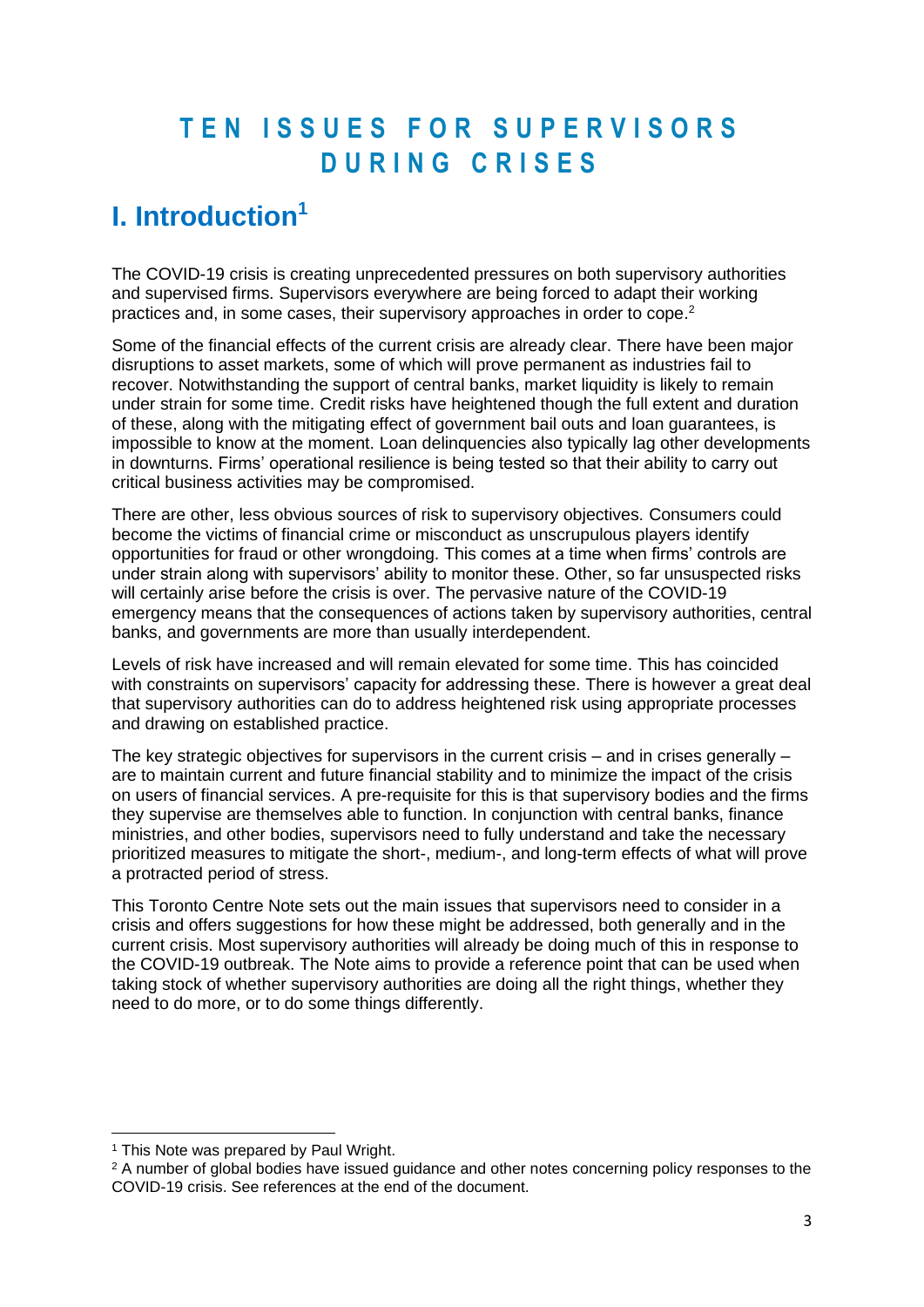# <span id="page-3-0"></span>**II. Ten Issues: Summary and Action Points**

| <b>Issue</b>                                                                                                                                                                | <b>Action point</b>                                                                                                                                                                                                                                                                               |
|-----------------------------------------------------------------------------------------------------------------------------------------------------------------------------|---------------------------------------------------------------------------------------------------------------------------------------------------------------------------------------------------------------------------------------------------------------------------------------------------|
| 1. Supervisory authorities are key players in a<br>crisis and their operational resilience is a<br>paramount concern                                                        | If you have a Business Continuity Plan<br>$\bullet$<br>(BCP), implement it and monitor your<br>performance<br>If you do not have a plan already, introduce<br>$\bullet$<br>the key elements of one now                                                                                            |
| 2. It is essential to maintain effective channels of<br>communication with other key stakeholders that<br>are involved in managing the crisis                               | Communicate continuously with high-focus<br>$\bullet$<br>firms<br>Coordinate with other official players in the<br>$\bullet$<br>financial sector (central banks, finance<br>ministries)                                                                                                           |
| 3. Supervisors should ruthlessly prioritize<br>supervisory activities                                                                                                       | Identify firms and issues that are key to<br>$\bullet$<br>achieving strategic objectives                                                                                                                                                                                                          |
| 4. Ensure channels of communication with the<br>highest-impact firms and those involved in<br>highest-impact issues. Develop or modify a<br>strategy for lower-impact ones. | Triage firms and issues<br>$\bullet$<br>Use whatever means are available to<br>$\bullet$<br>understand and address the risks they are<br>facing<br>Review recovery and resolution plans<br>$\bullet$<br>Monitor lower-impact risks even if these are<br>given less priority                       |
| 5. Ensure proper management, governance and<br>reporting of important supervisory processes<br>and decisions                                                                | Engage the board<br>$\bullet$<br>Modify internal decision-making procedures<br>$\bullet$<br>Ensure key decisions are documented<br>$\bullet$                                                                                                                                                      |
| 6. Put in place a measured and rational basis for<br>regulatory forbearance                                                                                                 | Separate simple, blanket low-impact<br>$\bullet$<br>changes from potentially high-impact ones.<br>Don't rush to the latter but consider in the<br>$\bullet$<br>context of scenario testing and analysis<br>Coordinate on high-impact decisions with<br>$\bullet$<br>the macroprudential authority |
| 7. Base your planning on a coherent view of<br>how risk tolerances have changed                                                                                             | Accept that risks have increased across the<br>$\bullet$<br>board<br>Consider what this means for what remains<br>$\bullet$<br>unacceptable and what you may have<br>(temporarily) to accept                                                                                                      |
| 8. Scenario test the possibility that the crisis<br>may be deeper or more protracted than<br>currently expected                                                             | Assess how market conditions may<br>$\bullet$<br>deteriorate further or persist for longer<br>Assess potential new risks and how to<br>٠<br>address them<br>Assess the impact on the supervisors' and<br>$\bullet$<br>supervised firms' operational capacity                                      |
| 9. Be alert to unexpected consequences of the<br>crisis and their implications                                                                                              | Look out for unexpected but serious<br>$\bullet$<br>emerging risks<br>Have in place channels to communicate<br>$\bullet$<br>these to others who may have a more direct<br>responsibility for them                                                                                                 |
| 10. Do not lose sight of wider issues                                                                                                                                       | Monitor implications for climate change,<br>$\bullet$<br>financial inclusion, gender equality<br>Don't drop important initiatives in a crisis<br>٠                                                                                                                                                |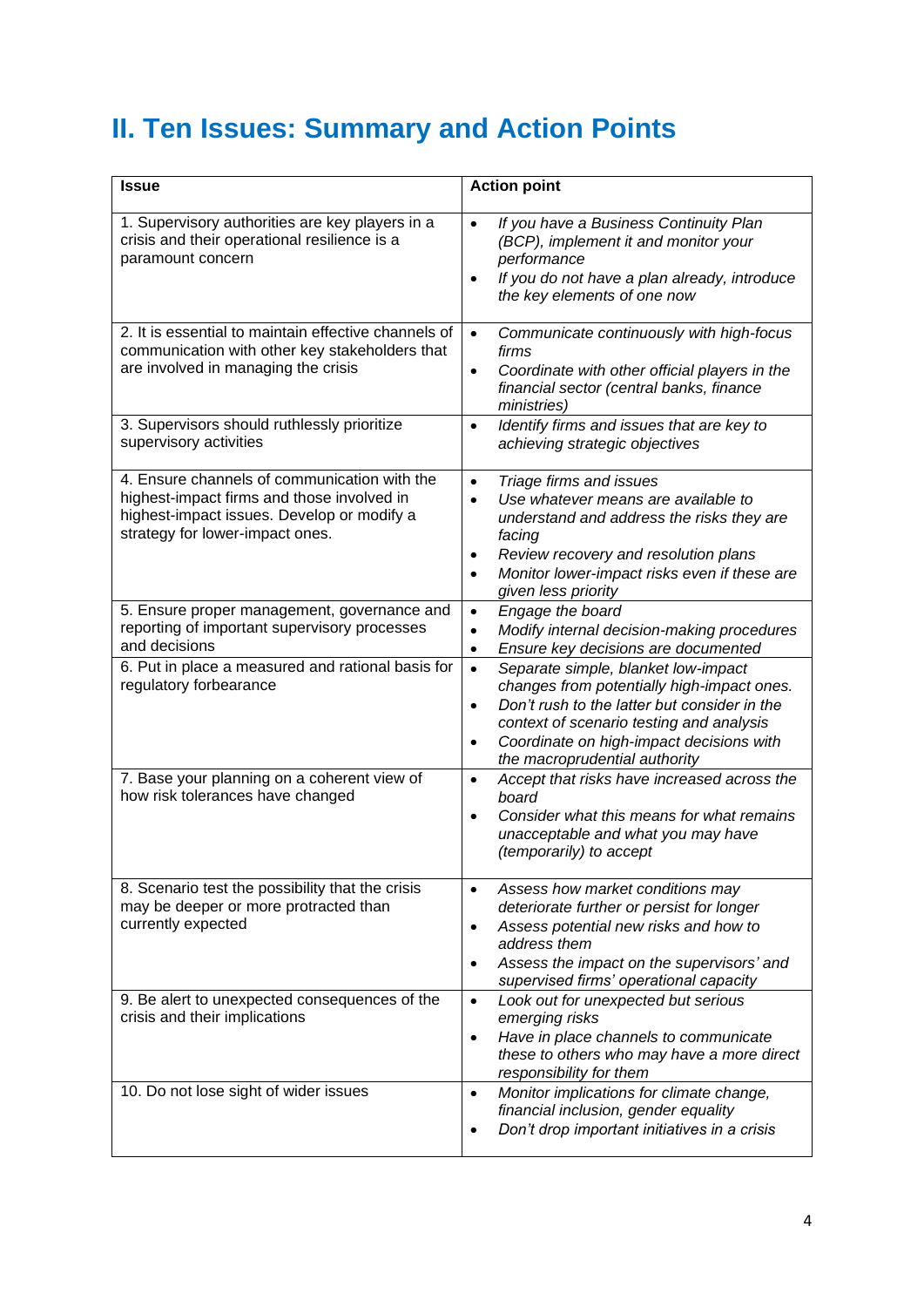# <span id="page-4-0"></span>**III. The Ten Issues in Detail**

<span id="page-4-1"></span>**1. Supervisory authorities are key players in the crisis and their operational resilience is a paramount concern. If you have a Business Continuity Plan (BCP), implement it and monitor performance under it. If you do not have a plan already, introduce key elements of one now.**

Business continuity planning (BCP) is distinct from other types of emergency planning such as crisis management. It is specifically about identifying the most important and time-critical activities undertaken by the supervisory authority and ensuring that these can be carried out.

Another 2020 TC Note covers BCP in detail.<sup>3</sup> For the purpose of this Note, the following points are the most important.

- BCP plans should not attempt to set out detailed responses to specific anticipated events. They should provide a flexible, generic framework within which responses to specific events can be developed.
- BCP plans should identify the supervisory authority's most important/critical activities. These will typically derive from the authority's statutory objectives, though the objectives themselves will usually be too high-level to be of practical use in day-to-day prioritization.
- There is value in taking 24 hours at the onset of a crisis to identify priorities and plan, rather than rushing into full response mode straight away. A BCP team should be established.
- It is necessary to identify the critical staff and other resources needed to carry out key supervisory activities.
- It may also be necessary to consider whether there are legislative constraints to implementing a BCP – for example if legislation is highly prescriptive regarding supervisory processes.
- In a business continuity context, there is likely to be a need for ruthless prioritization of supervisory activities.
- There are several considerations involved in such prioritization:
	- o What are the critical supervisory activities that need to be carried out continuously? These are likely to include activities to maintain the prudential soundness of potentially systemic firms in the financial system and the maintenance of conduct rules, which may be judged critically important.
	- $\circ$  What is the time dimension of such criticality? Some functions (authorizations or the analysis of returns for lower-impact firms) can probably be postponed. While a one-month postponement might be acceptable, a three- or six-month one might not be.
	- o What does this prioritized activity imply for critical staffing and other resources?
	- o What workarounds, in terms of staff and other resources and processes, may be needed to address the most important needs?
- Ideally, most supervisory authorities will already have BCPs that have been extensively tested. Even where such plans are not in place, supervisors should implement the key elements of a BCP as a basis for their decision-making during the current emergency.
- It is important to remember the 'human' dimension of operating in crisis mode. Some staff thrive in crises; others do not and may retreat into the comfort of business as usual

<sup>3</sup> See Toronto Centre (2020).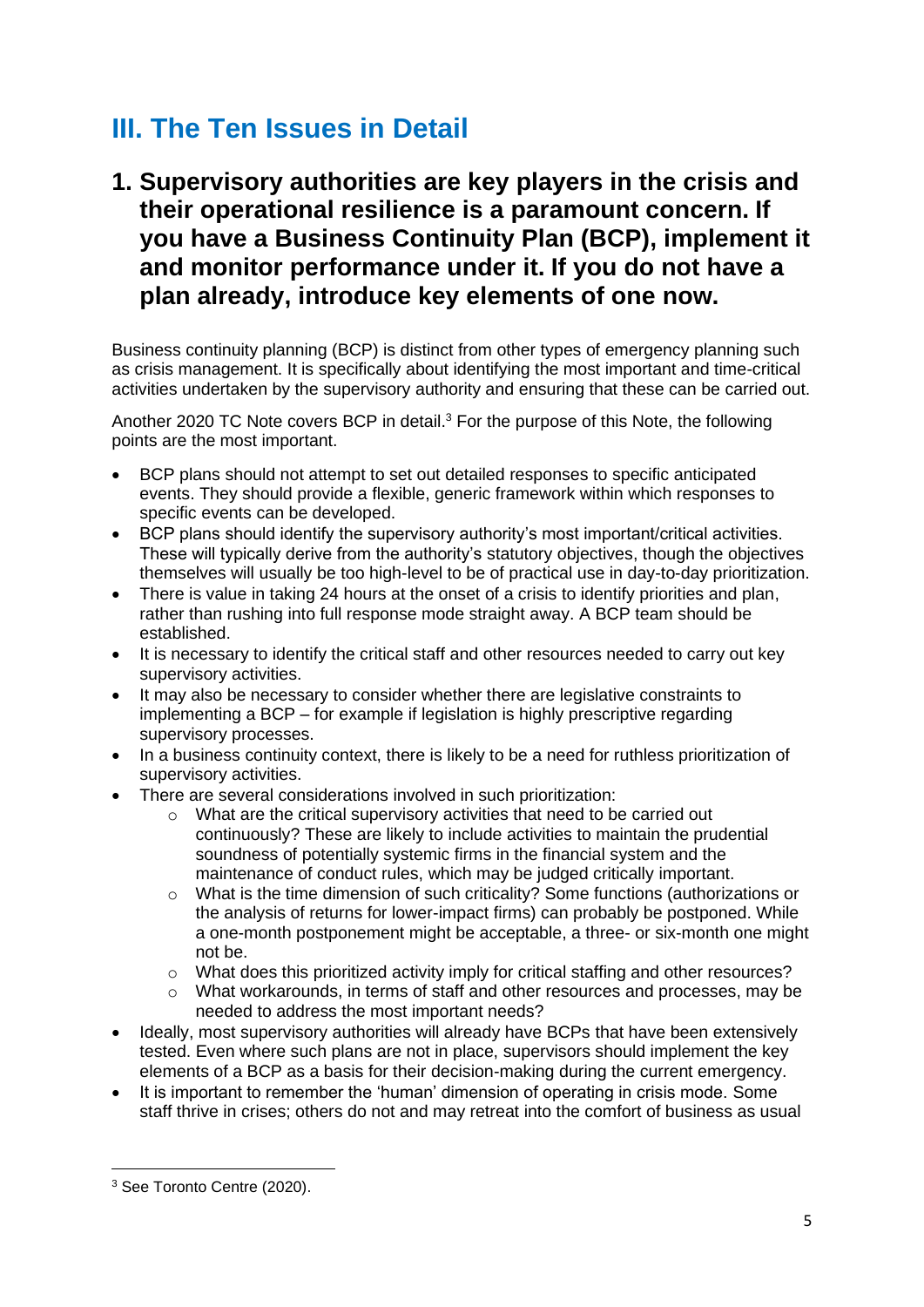– tendencies which may be heightened when they are working remotely. It is important to be aware of, and to work with this.

The development of BCPs is an iterative process that draws heavily on experience. Supervisory authorities should incorporate lessons into what should be a continually improving process.

### **Examples**

Supervisory authority A is an exemplar of good practice in that it has an existing BCP that was developed in 'normal' times. It identifies critical supervisory activities and the staff and other resources required to undertake these (as well as backups). The BCP has been tested with both a desk-based 'walkthrough' and a full rehearsal with key staff working off-site. The BCP was triggered as the COVID-19 crisis developed, having first been reviewed at high level to check any aspects that needed modification given the specific circumstances. Since triggering the plan, a small group has been set up to oversee the operation of the BCP and to implement any necessary changes with the authority of the chief executive (which in turn is delegated from the board).

Supervisory authority B does not have an existing BCP. While this is not an optimal state of affairs, at the onset of the crisis management they nevertheless took time to identify:

- Critical functions that needed to continue and the key staff to undertake them
- Activities that could be postponed or deprioritized
- The allocation of staff resources to achieve the new work pattern involving reallocation of some staff to 'crisis' tasks and others to continued business as usual and monitoring
- Measures, such as extensive working from home, to ensure that staff health and safety was not impaired
- Contingency measures in the event of staff resources being depleted through sickness
- Communications channels internally and with supervised firms

A small group was established to oversee the operation of this basic BCP and to suggest potential changes to it in the light of experience.

## <span id="page-5-0"></span>**2. Maintain effective channels of communication with other key stakeholders involved in managing the crisis.**

Where there exists a well-developed framework for macroprudential oversight and policy, there should already be extensive coordination among supervisory authorities, central banks, and finance ministries. The need for such coordination is particularly great during a crisis, especially one with market-wide implications such as the COVID-19 emergency. Not all countries have well-developed coordination frameworks and where this is the case it is important for supervisory authorities to establish collaboration with a wide range of potential stakeholders. A (non-exhaustive) list is as follows:

• There should be a particularly close relationship with central banks (where these are separate from the supervisory authority). Central banks are providers of liquidity, facilitators of market operations, and often the macroprudential authority. They may also house the resolution authority. The day-to-day agendas of central banks and supervisory authorities may not always precisely correspond, and an open and reciprocal flow of information is essential to minimize the consequences of this. Where supervision is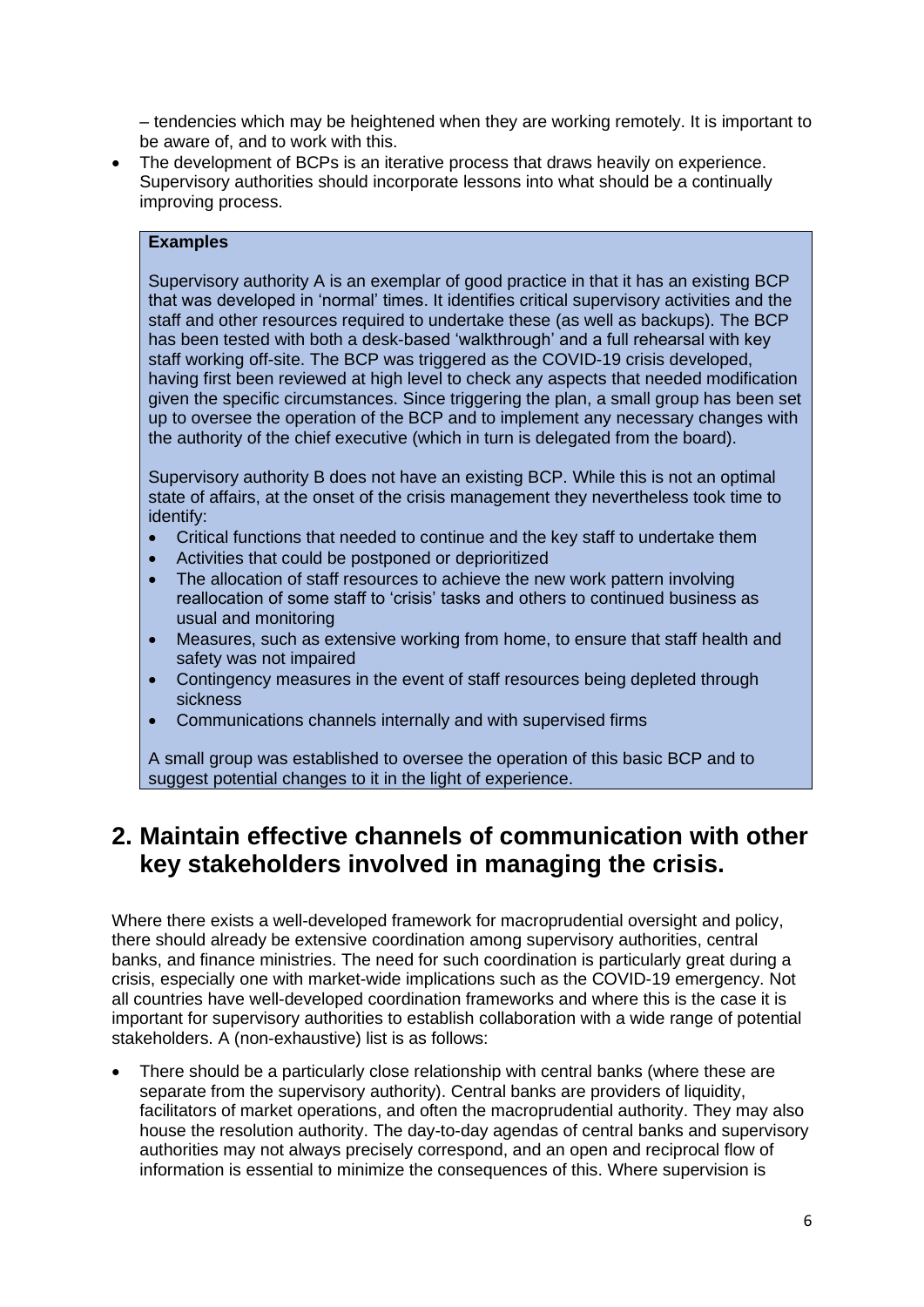located within the central bank, there is a paramount need for effective internal coordination of functions.

- Finance ministries do not typically involve themselves in supervisory issues but will have a close interest both in significant risks to the financial sector and in the implications of developments in that sector for the wider economy. In the COVID-19 crisis, decisions regarding economic support, guarantees, and other credit measures will profoundly affect the solvency of banks and insurers. Finance ministries will expect to be fully apprised of any situation that could threaten financial stability or result in a requirement to use public funds.
- Crises may result in the closure of financial institutions. In the case of systemically important banks, this may result in the triggering of resolution powers exercised by a separate resolution authority. There should already be close cooperation between this body and the supervisory authority; the need for this is heightened during a crisis with market-wide consequences.
- There is a need for close contact with the managers of banking, insurance, and any other compensation schemes. They should be apprised of emerging issues and prepared to activate schemes in the event that eligible insolvencies occur. They should have the relevant and up-to-date information to enable them to do so effectively.
- It is also important to maintain close contact with other supervisory authorities. These will include other financial supervisory authorities in the same jurisdiction to the extent that these are functionally separate. They will also include overseas supervisors where financial firms are parents, branches, or subsidiaries of firms domiciled in other countries. Supervisory authorities should be involved in any wider international coordination of policy responses.

#### **Example**

The supervisory authority is part of a newly convened crisis management group consisting of the central bank, finance ministry, and deposit guarantee scheme. There is already close collaboration with the resolution authority, which is housed in the central bank on recovery and resolution planning. The decision has been taken to step this up in light of the COVID-19 outbreak. The crisis management group meets (by phone) daily to exchange information and agree measures. External communications are fully coordinated.

Firms domiciled in the jurisdiction have branches and subsidiaries in a number of other countries and three firms are subsidiaries of overseas parents. An assessment has been made of the impact of these firms and contact has been made with the home/host supervisory authorities of those with the highest impact using contacts already established through supervisory colleges.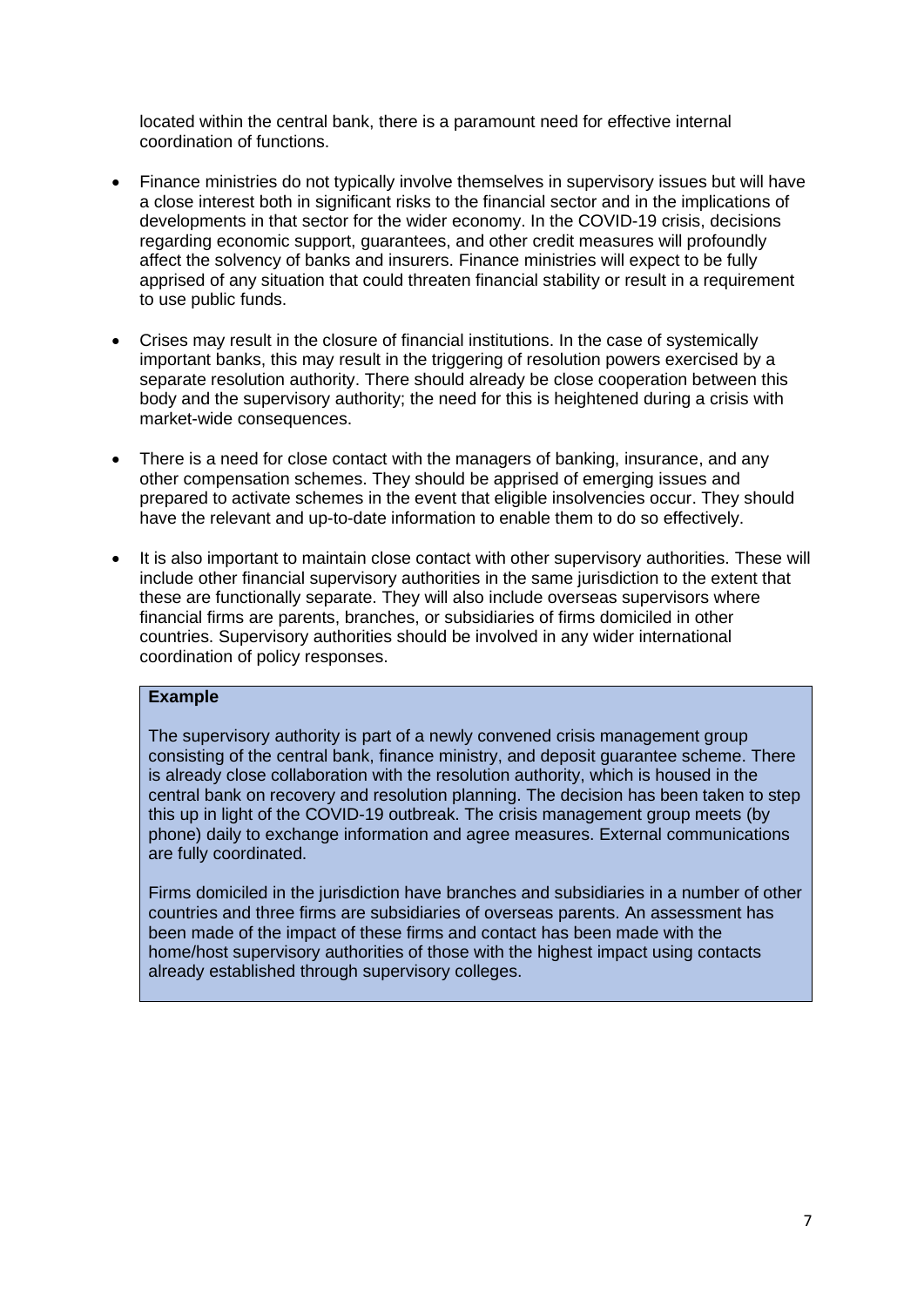<span id="page-7-0"></span>**3. Ruthlessly prioritize supervisory activities. Decide which supervised firms and issues are key and focus most attention on those, while keeping other, lower sources of risk under review, particularly if the crisis is protracted. Consider whether low-value activities are still warranted. If not, postpone or stop them altogether.**

Prioritization should be a central feature of supervision day-to-day and is described in detail in earlier TC Notes on Risk Based Supervision.<sup>4</sup> Supervised firms and issues should be classified according to the level of risk they pose to the achievement of the supervisor's statutory objectives. The level and distribution of risk are then the key driver of the allocation of supervisory resources.

Prioritization is key in a crisis. In extreme circumstances like the COVID-19, crisis risks will increase across the financial system. The gap between the perceived importance of highimpact or systemic firms/issues and others may still widen however, at least in the short term if the first priority is to prevent a high-impact or systemic event. It makes sense in these circumstances to maintain or increase the focus on systemic or high-impact firms even at the expense of reducing the scrutiny of lower-impact ones (notwithstanding the fact that risks have increased there also) at least in the short term. The imperative here is to understand the highest risks and how these are evolving and being managed.

To emphasize: a rational response to a crisis may be to reduce scrutiny of some firms or issues even if they have also become riskier. This is because risks elsewhere are judged to have increased even more. Lower impact/risk issues cannot be ignored, however, even in extreme circumstances. These remain a source of potential detriment to consumers and the wider financial system, and as such warrant some supervisory attention. There is also a danger that a backlog of smaller issues (and the attendant risks) may build up if the crisis is protracted and prove overwhelming when business as usual returns.

Significant changes in priorities need to be the result of a rational decision-making process based on senior management's understanding of risk. They should ideally be agreed by the board of the supervisory authority and communicated to the central bank and macroprudential authority.

## **Example (much simplified)**

It is apparent to supervisory authority A that the COVID crisis, which has triggered the BCP, has resulted in higher risk across the wider financial system. For a period of at least one month, it will implement the following measures consistent with its risk tolerance:

- Maintain close and continuous oversight of systemically important firms. This is intended to ensure that it is aware of all significant risks they face, albeit using work-arounds where usual communication channels are not available or because of operational stretch in the supervisor and/or the firms as a result of sickness.
- Maintain all anti-money laundering reporting requirements, albeit with some modifications to allow for expedited reporting.
- Postpone a number of thematic reviews, mostly involving groups of smaller firms that were due to begin within the next three months.

<sup>4</sup> See for example Toronto Centre (2018a)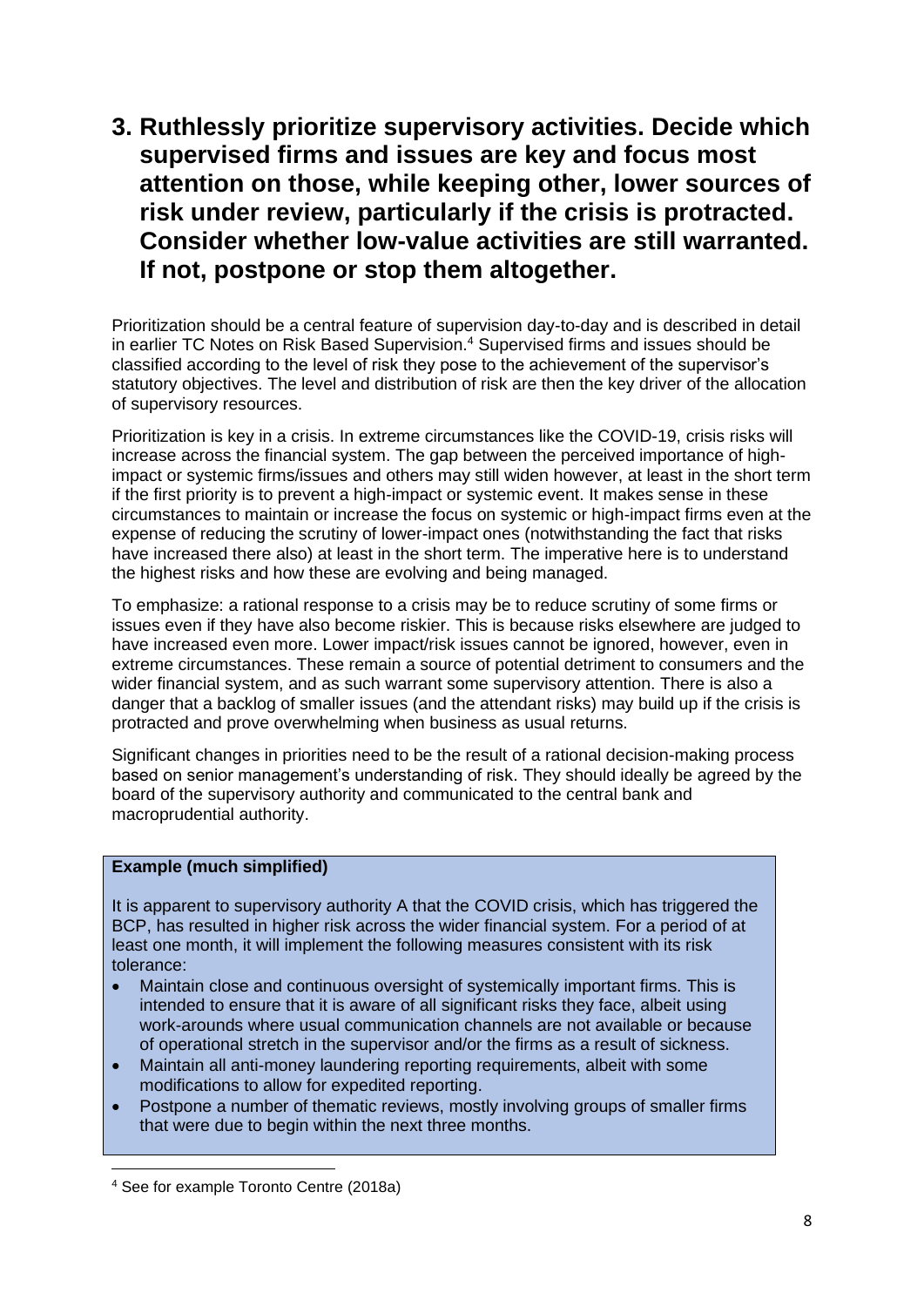- Continue with a small number of enforcement cases that are judged to be particularly important and which it would be disproportionately damaging to drop or suspend.
- Relax its service standards for new authorizations.
- Confine vetting arrangements for proposed appointments in firms to where new staff are critical to the firms' functioning.
- Postpone the analysis of returns for a group of very low-impact firms for up to two months.

The operation of all of these changes will be subject to continuous oversight and formal review after one month to determine whether they remain appropriate.

<span id="page-8-0"></span>**4. Ensure that there are channels of communication, however unconventional, with the highest-impact firms and those involved in market-wide issues. Develop a strategy (or amend an existing one) to deal with lowerimpact firms and issues. Focus on the risks that matter most while not losing sight of others that apparently warrant less attention.**

Having identified the highest-priority firms and activities, it is essential to maintain information channels that enable supervisors to understand the risks being faced and how these are evolving and being managed. Many supervisors maintain a marked formal separation between on- and off-site activity. In some crises, on-site work may not be possible, requiring significant work-arounds in terms of the amount and nature of work that is undertaken off site. This will require more extensive contact by phone, e-mail, or other virtual channels. This may create heightened risks for supervisors that traditionally place heavy reliance on on-site activities such as physical file checking. As with all remote working, issues of data and information security may arise that need to be considered though they may be unavoidable and, on a balance of risks, judged acceptable.

There should be an initial contact with each high-impact institution to discuss its operational resilience, review its recovery plans, and to agree communication and reporting arrangements during the crisis. It is likely that there will be a need for (at least) daily contact thereafter, as well as various forms of enhanced monitoring – for example of liquidity, bank capital, insurers' solvency, and securities firms' position taking and valuations. It may be necessary to make greater than usual use of firms' own management or 'pre-packaged' information as well as the results of firms' own internal reviews and risk assessments (ICAAP, ILAAP, and ORSA-like assessments) to keep a grip on existing and emerging risks.

In normal times, supervisors' willingness to place reliance on unverified information from firms tends to be conditional on them having demonstrated that they are open and trustworthy. In a crisis, there may need to be a greater willingness to place reliance on firms' own assessments and accept information in unconventional forms without the same scope for establishing or checking track records. This does not preclude general reminders to firms that a high-level of reliance is being placed on them and that there will be serious consequences if this proves to be misplaced.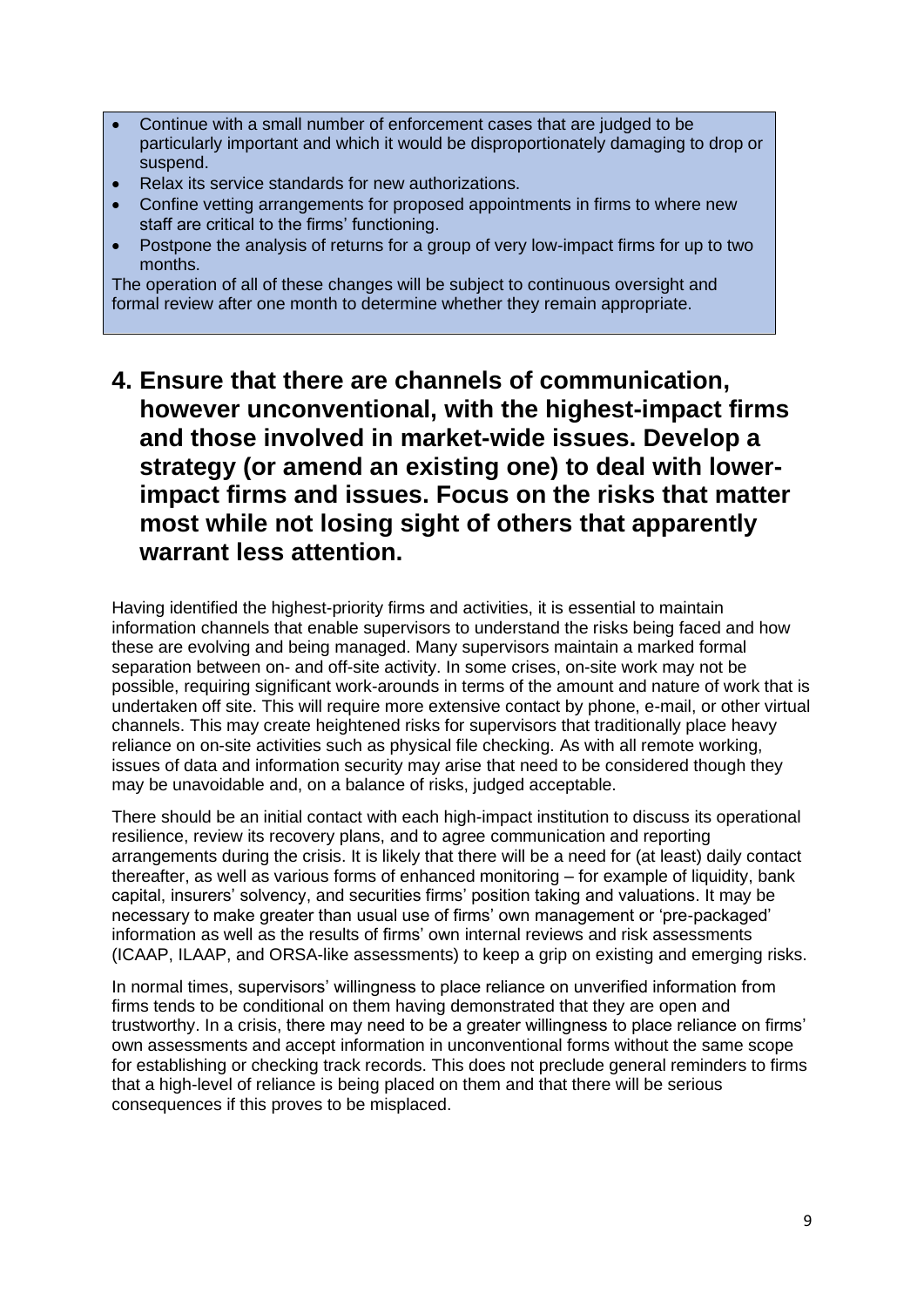#### **Example**

Institutions that are judged to be the highest-impact should already have established a key individual as the contact point for the supervisory authority. Face-to-face meetings have been suspended as a result of the outbreak so this individual is in daily communication by phone to report on business activities, operational issues in the firm, the operation of controls, actual and potential risks to the business, and any industry-wide intelligence. In addition, the supervisor has a program of discussions, also by phone, with heads of control functions or their appointed alternates.

The supervisor is asking for twice-weekly reporting on liquidity, asset valuations, and loss experience. The firm already produces daily internal reports on these and the supervisor has agreed that these can be submitted to meet the new requirements. The firm is also providing its own internal capital and liquidity adequacy assessments incorporating estimates of the effect of further stresses.

It is understood that the firm will actively report any serious emerging risks or other issues of significant concern. The supervisor is placing more reliance on this process than would normally be the case, but on balance this is judged to be an acceptable way of identifying risks and ensuring they are addressed where there are limited other channels available.

Whilst large and high-impact firms and issues may attract proportionately more supervisory attention and resource than under business as usual, smaller firms should not be ignored. There may be a large number of these, each of which individually has low impact, but which collectively may be a significant source of risk that may be heightened during a crisis. Small firms may also make a contribution to the effective working of the financial system that is disproportionate to their size.

Supervisors who do not have a comprehensive small firms strategy that recognizes these complexities need to implement the key elements of one in a crisis. Those that do already have such a strategy may find that it is necessary to adjust it and perhaps create a team specifically to maintain oversight of the risks arising out of lower-impact firms and issues. Adjustments to existing strategies are likely to involve two broad elements:

- Postponement of some activities. This may be a necessity for activities involving on-site work. This includes horizontal or thematic work, which may be postponed to free resources in the short-term.<sup>5</sup>
- A greater than usual reliance on routine reporting and monitoring. This may be supplemented with an open-ended invitation to smaller firms or groups representing them to draw supervisors' attention to generic or industry-wide issues that may be giving rise to new, unexpected, or heightened risks.

#### **Example**

The supervisory authority already has a small firms strategy according to which firms below a given impact threshold are visited no more than once every three years. They are required to submit quite extensive returns electronically and the supervisory authority is working on technology to enable these to be processed semiautomatically. This is not fully up and running however, and a proportion of returns are still submitted manually. All returns are still subject to manual scrutiny. The supervisory authority also places considerable reliance on horizontal and thematic work, which

<sup>5</sup> For a discussion of thematic and horizontal work see Toronto Centre (2018a).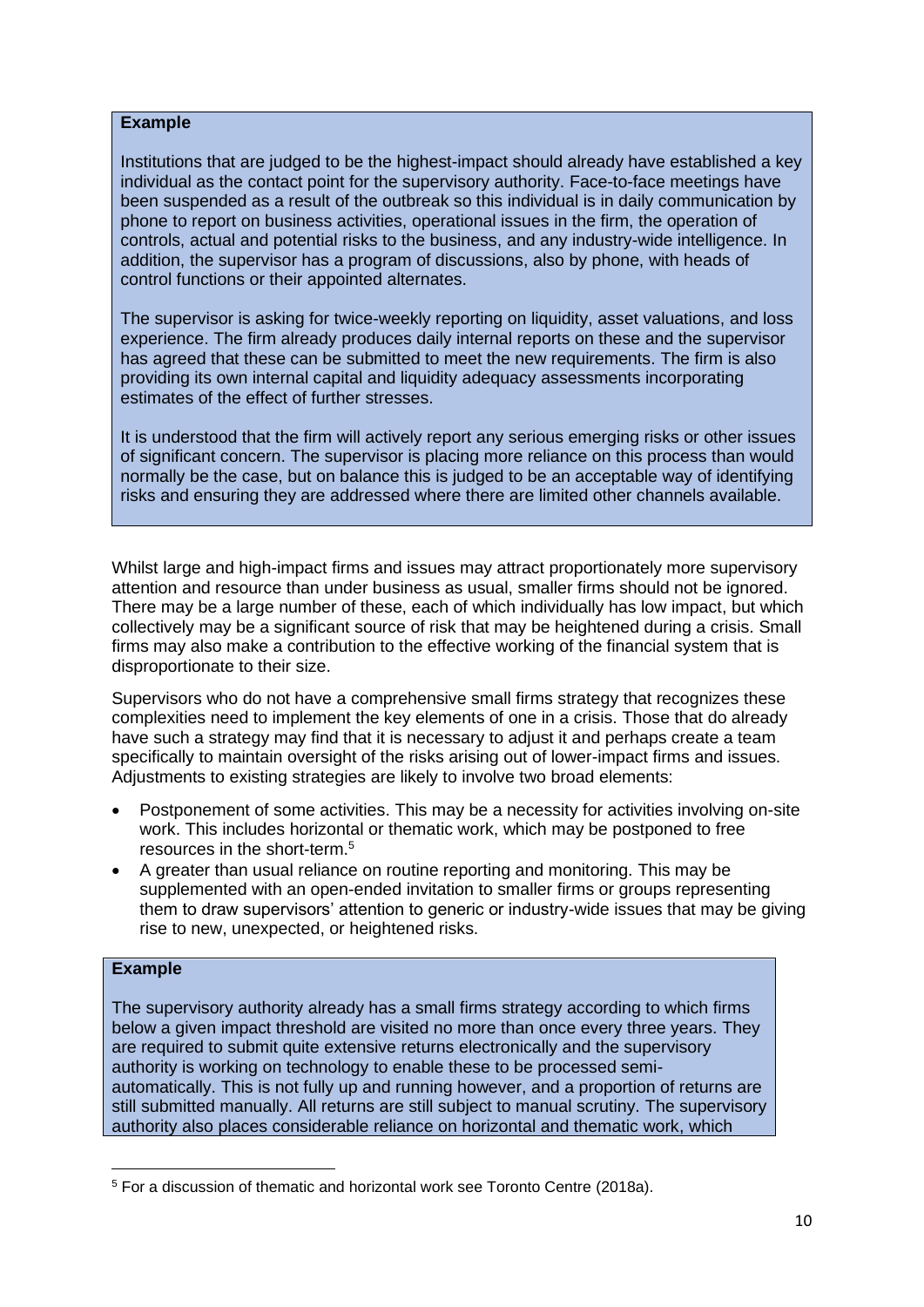aims to identify generic areas of weakness in industry sectors and to feed back strong messages regarding improved practice.

As a result of the re-prioritization following the COVID-19 outbreak, the following has been agreed:

- Electronic reporting requirements will continue unchanged.
- Internal service standards for dealing with and signing off returns are being relaxed from five working days to fifteen.
- Most horizontal and thematic projects (involving visits and written returns from firms) planned for this quarter are being pushed back into the next with a small number being repurposed to address crisis-related concerns (involving off-site work only).
- A small team has been established specifically to monitor 'low-impact' firms and issues. Its task is to ensure that risks currently judged as low remain so and that significant emerging risks are identified and acted upon.

All of these arrangements will be reviewed after one month. Staff working in the relevant areas have been asked to remain alert to emerging risks and to draw these to the attention of the newly-established monitoring team and senior management.

## <span id="page-10-0"></span>**5. Ensure that there is proper management, and governance and recording of important supervisory decisions. The board of the supervisory authority should be aware of, and ideally sign off, changes in policies and priorities as well as significant management issues.**

Most supervisory bodies derive their powers from legislation. These are delegated by the governing board of the supervisory authority, which retains overall responsibility for the supervisor's actions and for the achievement of its statutory objectives.

The board should be fully apprised of the supervisor's response to any crisis, including any changes in delegated authority or the use of powers. It should constructively challenge the executive to explain key decisions that have been made and the analysis done to support them, while taking care to not add to the burden on the executive at what is certain to be a busy time. Some form of 'light touch' monitoring mechanism, potentially involving board committees, may need to be put in place in between scheduled board meetings.

It is also important that significant decisions and changes in procedures are properly documented. It is easy to lose sight of this in the heat of a crisis, but some measures will have long-lasting effects and supervisors may be held to account for their decisions and actions once the crisis is past. They will need to provide documentary evidence of their decisions and the rationale for them.

#### **Example**

As the result of the COVID outbreak, the management of supervisory authority A decided to:

- Introduce extensive home working.
- Set up two teams (inward and outward focused) to oversee the BCP arrangements.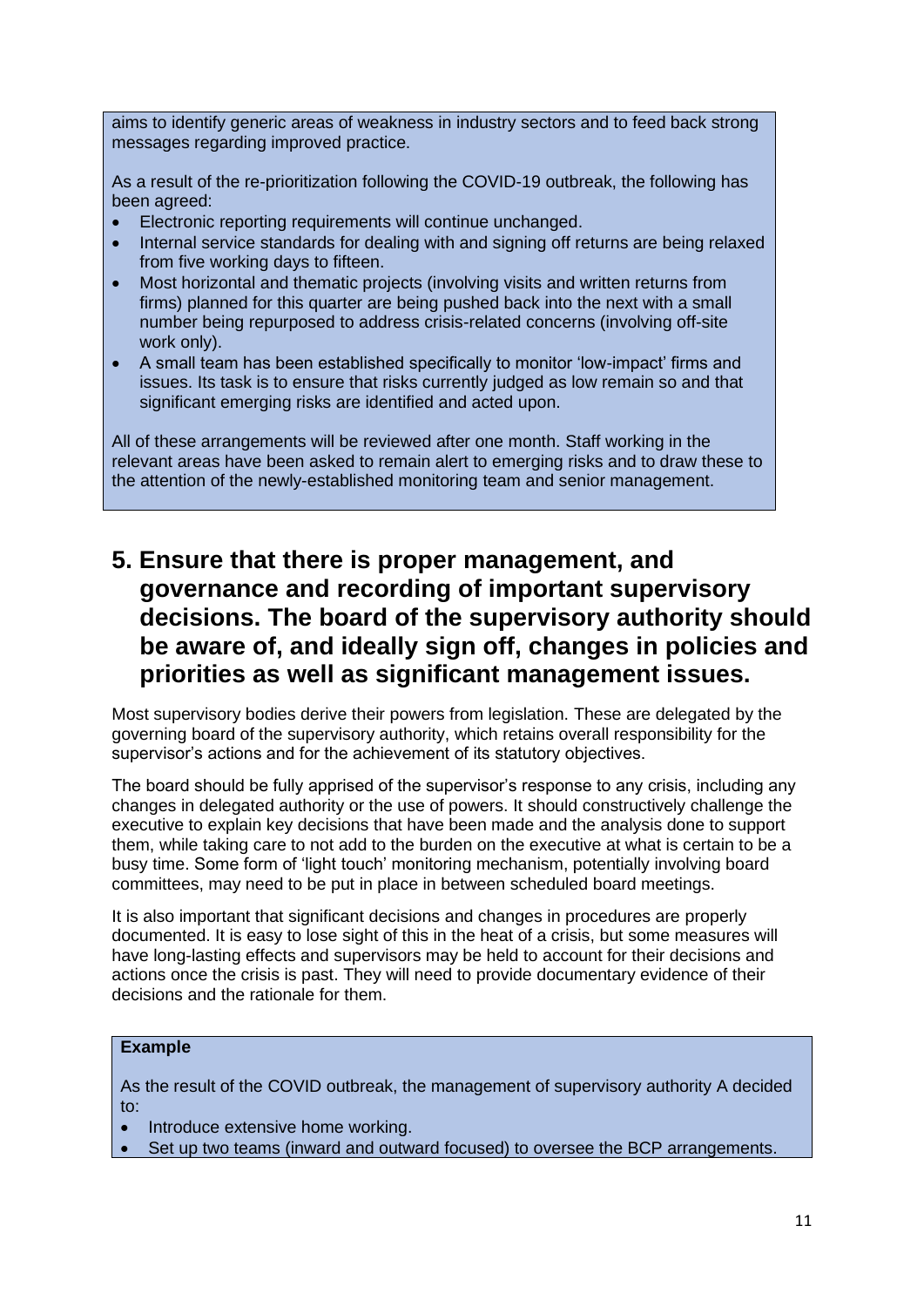- Introduce revised delegations to cover the possibility that some staff may not be available.
- Focus its attention on 3-4 specific areas judged to be high risk and for which there is low or zero tolerance.
- Establish a team responsible for oversight of firms and issues judged to be of lower immediate risk.
- Postpone activity and temporarily relax formal reporting and other requirements in some other, lower-risk/moderate-tolerance areas.

The board of the supervisory authority was notified of these changes and asked to approve those (such as delegations) for which it has formal responsibility. The executive has undertaken to provide a full account of how the changes are functioning and the attendant risks at subsequent board meetings with updates provided in a phone meeting every two weeks in between. Proportionate arrangements were put in place to ensure that these changes of focus and the supervisory actions and decisions stemming from them were properly recorded.

## <span id="page-11-0"></span>**6. Put in place a rational approach to regulatory forbearance. Balance the need for forbearance to allow business to continue to function against the risks in exercising it.**

A crisis affecting a significant part of the financial sector will inevitably create strains resulting in requests for regulatory forbearance. Firms may ask for certain reporting requirements to be relaxed, for supervisors to acquiesce in looser standards (for provisioning or internal controls for example), or to be allowed temporarily to breach capital, solvency, or liquidity requirements.

The responses to some of these requests will be more straightforward than others. It is possible for example to weigh the benefit to a firm of postponing reporting on some required metric for, say, one month against the risk of serious problem not being identified. Similarly, the potential (non-negligible) consequences of relaxing some forms of signing-off procedures, for example for AML, can be discerned relatively readily. In some cases, it will be expedient and appropriate to provide blanket exemptions in the case of 'lower-order' forbearance decisions – that is to say those with potentially modest impact. These decisions and the rationale for them need to be fully documented.

For other decisions however, the issues are much more complex. Should firms suffering mark-to-market losses on tradable assets be required to take precipitate action such as increasing reserves or liquidating positions in weak and illiquid markets? Supervisors need to consider whether the losses are likely to be reversed, and over what time period, and whether a requirement to liquidate would exacerbate industry-wide pressures. Should banks be required immediately to raise provisions against deterioration in their loan books? The scale and duration of the deterioration is hard to forecast, as is the likely impact on losses given default of various government guarantee schemes. In the light of such uncertainties, immediate blanket forbearance measures may not be optimal.

One approach to such a dilemma is to require the firms involved to undertake scenario testing. The supervisory authority could specify certain parameters concerning future prices or credit losses over differing time scales to assess what these would mean for profitability, reserving, and solvency. Such exercises, while likely to be far from perfect, can at least give the supervisory authority some indication of the possible limits of forbearance. Large firms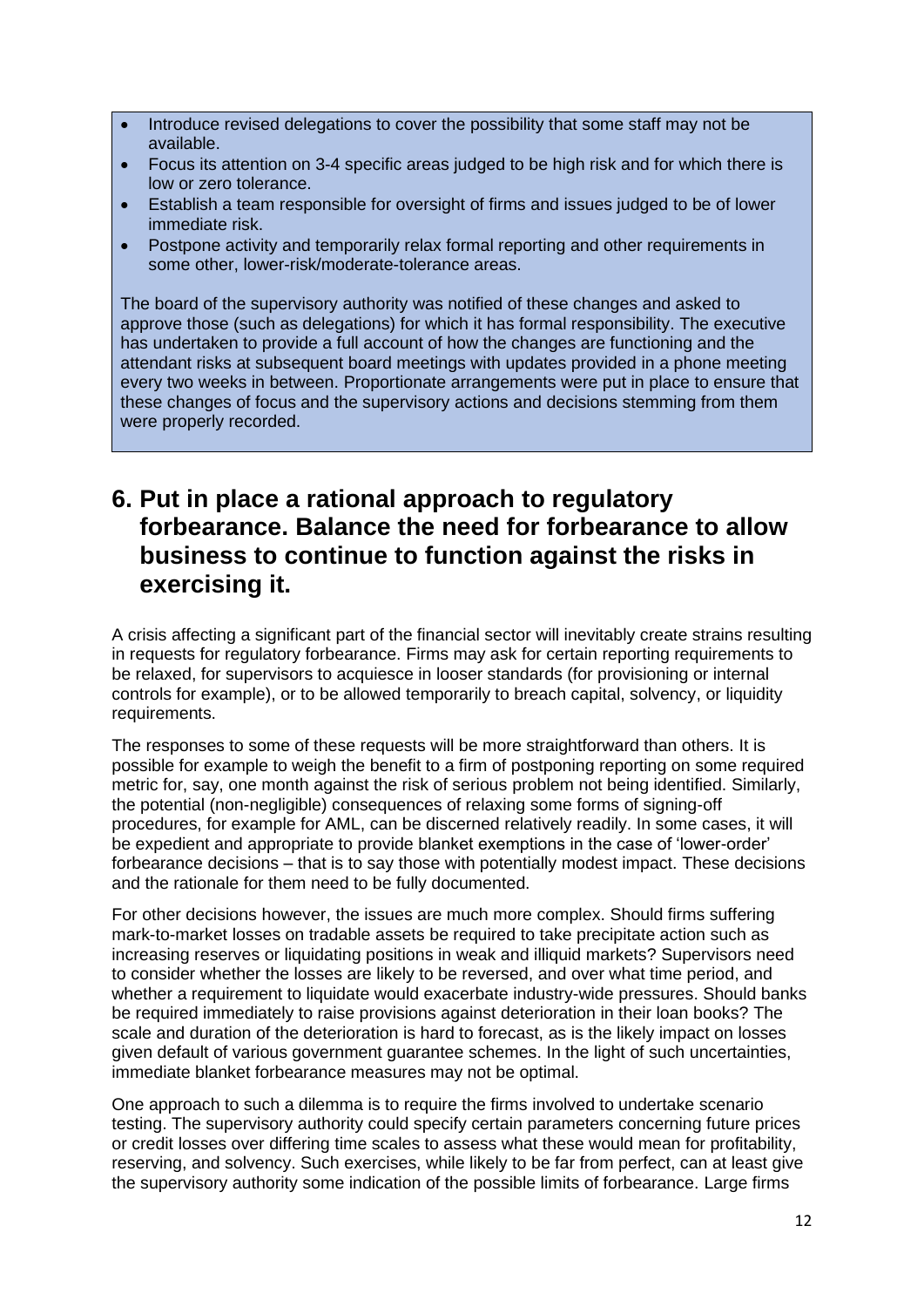should also be undertaking, as a matter of course, internal ICAAP, ILAAP, and ORSA-like processes designed to identify heightened risks and understand their implications, including in scenarios where stresses escalate further still. Supervisory authorities should stand ready to assist or advise in such exercises, and firms should communicate the results in support of any requests for forbearance.

Overall, supervisors should not rush to introduce blanket exemptions on major issues without having undertaken as detailed an assessment as possible of the need and the likely consequences. There should also be extensive coordination on such matters with the macroprudential authority.

### **Example**

There is a formal requirement that insurers are required to increase their holdings of liquid assets in the event of falls in the value of their marketable assets below a prescribed level. This level has been reached given the asset price falls following the COVID-19 outbreak, but several firms have asked for this requirement to be relaxed because: a) some recovery in asset prices is thought likely in coming months, though the extent and timing remain uncertain; and b) selling assets now would amount to a fire sale in which firms would incur losses and exacerbate market pressures.

This issue, along with all other potential instances of forbearance in the current crisis, are the subject of continuous discussion by senior management in the supervisory authority. The following was decided:

- The requirement would be temporarily suspended (for ten working days).
- The firms seeking exemption from the requirement would meanwhile be asked to provide best estimates of the impacts on their liquidity and profitability of selling or retaining assets under a range of prescribed scenarios – no asset price recovery; partial recovery in one month; partial recovery in three months and so on.
- On this basis, a measured decision will be made balancing the need to maintain liquidity against the need to avoid the adverse consequences of sticking to the policy.

## <span id="page-12-0"></span>**7. Base your planning and actions on a coherent view of how risks and risk tolerances have changed. It is inevitable that some risks to supervisory objectives will have increased and this needs to be accepted. These increases in risk should be identified and monitored.**

Supervisors cannot, and should not aim to, remove all risk. There will always be risks to the achievement of their objectives.<sup>6</sup> These need to be managed using the limited resources available to the supervisory authority and recognizing that while the crystallization of any risk is unwelcome, tolerances for them will differ. There will be a lower tolerance for the failure of a systemically important institution than, for example, a modest incidence of late reporting of returns by a group of small investment companies. A supervisory authority's tolerance for risk should have been considered in 'normal' times and risks classified, perhaps as zero, low, or moderate.

<sup>6</sup> See for example. Toronto Centre (2018b).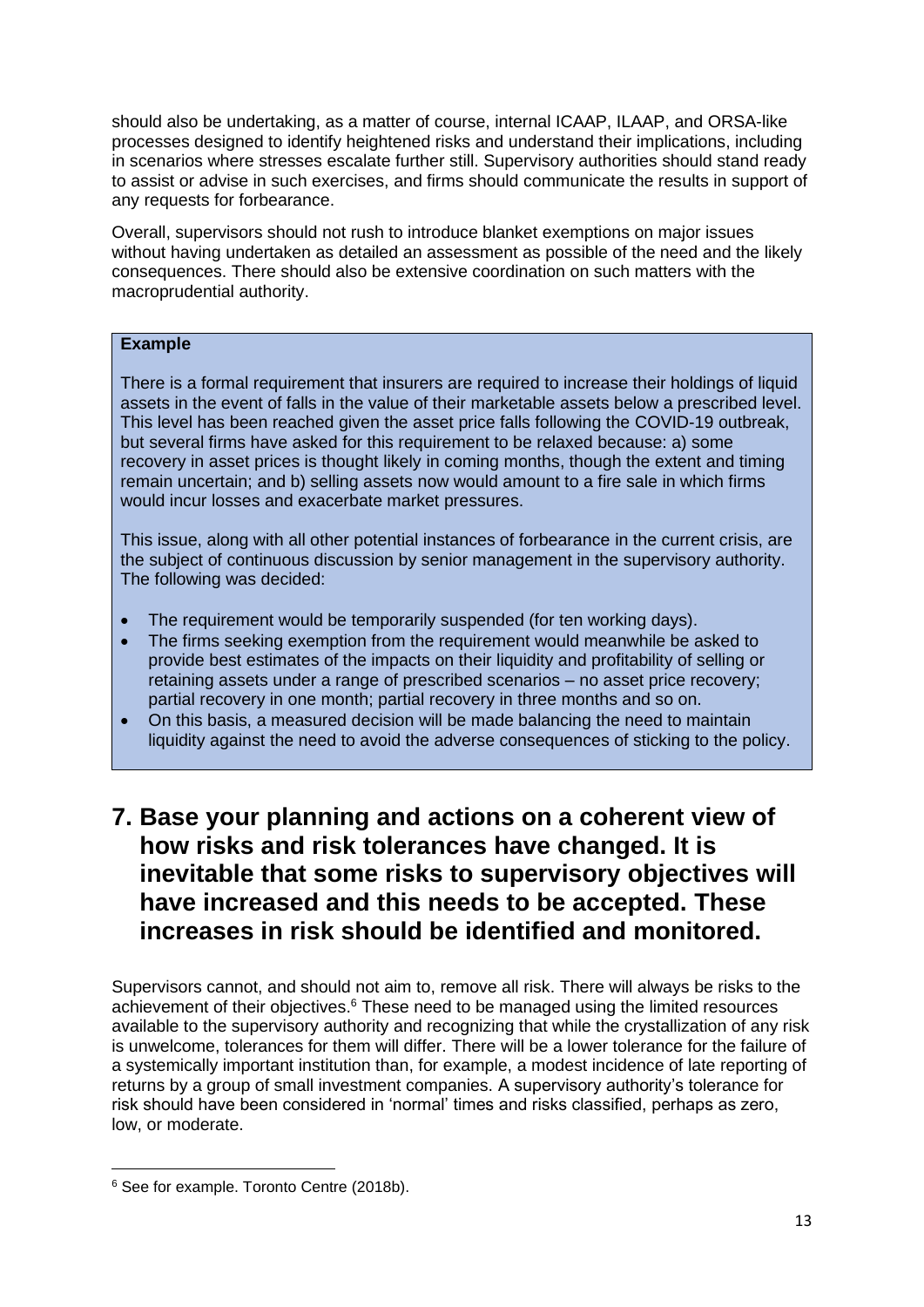During a crisis, risk tolerances need to be revisited for two reasons:

- If the crisis is confined to the supervisory authority, there may be less resource available. So, while underlying attitudes to risk may remain unchanged, tolerances (or strictly attitudes to these) need to be reconsidered to make the most effective use of the depleted resource.
- If the crisis extends beyond the supervisory authority, the nature or distribution of the risks themselves may have changed. In the current COVID-19 crisis, there are already significantly-heightened levels of credit, market, liquidity, and operational risk. There is greater risk of systemic disturbance and certain types of financial crime. Here too, while underlying tolerances to different risks may not have changed fundamentally, reprioritization will be warranted.

It is likely that with a combination of heightened risk and depleted resource, there will be a greater willingness, at least temporarily, by a supervisory authority to countenance low or moderate risks. This is a rational response by a supervisor with stretched capacity.

While re-assessment of risk tolerances sounds like a theoretical exercise and a distraction, it is something that all supervisors under pressure will find themselves doing *de facto*. Using a coherent framework allows a more thorough and rigorous process and provides staff with a clear rationale for what they are being asked to do.

It is important that changed tolerances and priorities are discussed with, and agreed by, key stakeholders such as the central bank and perhaps the finance ministry. Significant changes need to be approved by the supervisory authority's governing board and to be documented. Tolerances for risk are unlikely to be time invariant. In the event that the situation triggering the BCP remains in place for any significant period of time, tolerances need to be monitored and where appropriate, re-evaluated.

#### **Example**

Supervisor A is facing a heightened risk of failures of one or more systemically important institution as a result of the effect of the COVID-19 outbreak at a time when its own staff resources are also depleted through sickness and may become more so.

In these circumstances, it may decide that it continues to have zero tolerance for: a) the systemic consequences of the failure of high-impact firms; and b) systematic and significant financial crime (which could flourish in the current climate). It is, however, willing temporarily to countenance a change in its tolerance of a number of issues – minor conduct infringements; failure to submit certain returns on time; failure by licensed institutions fully to meet training and competence requirements for staff; and a failure by firms to meet certain aspects of the corporate governance code. The tolerances for all these are reclassified from low to moderate with a corresponding adjustment to resource allocations.

These explicit changes in tolerance and the consequent change in the supervisor's stance are a rational response to the need to prioritize in the light of the virus-related pressures it is facing. The changes are monitored closely with a formal review at least monthly.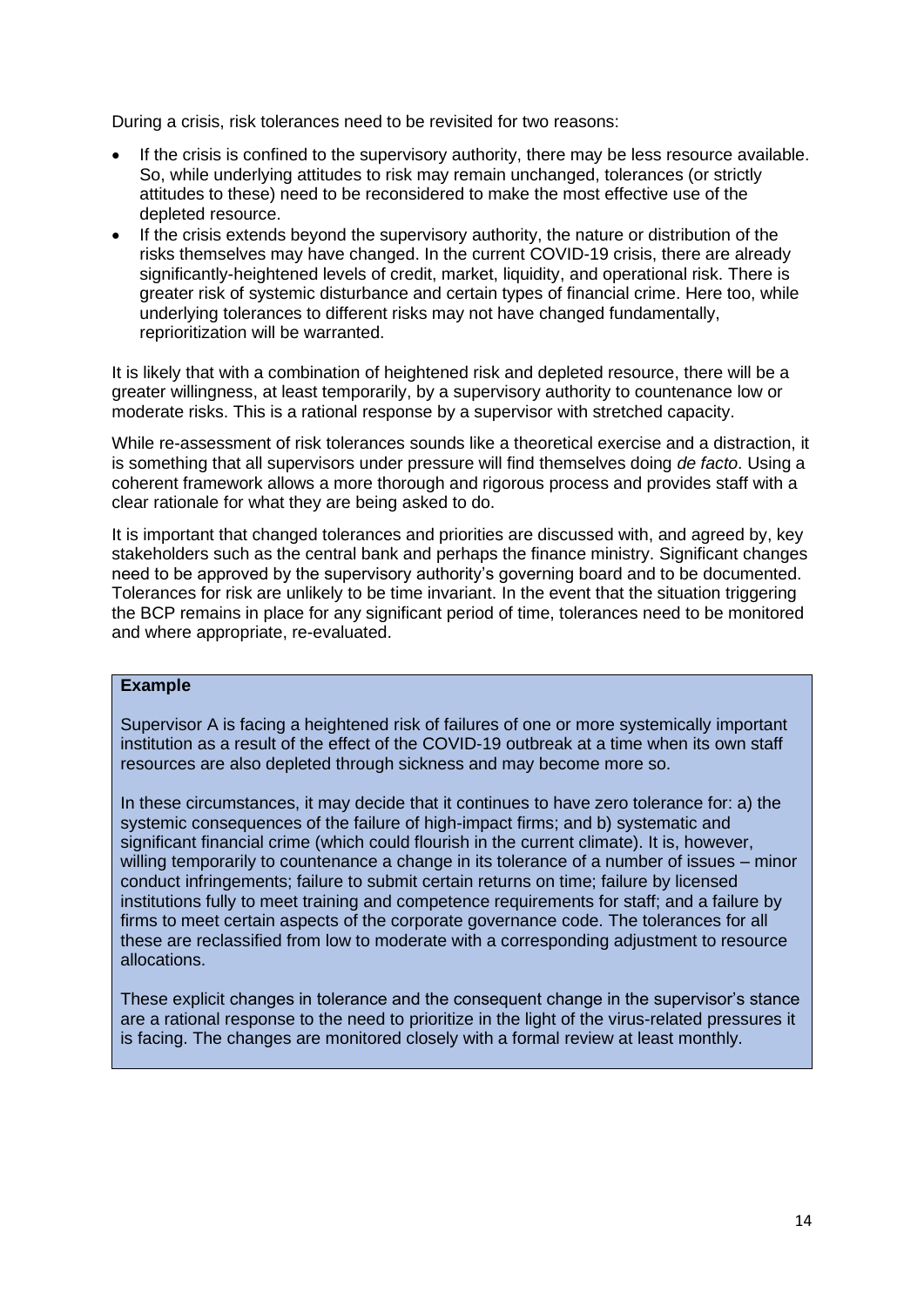## <span id="page-14-0"></span>**8. Scenario test the possibility that the crisis will deepen or be more protracted than expected with further impacts on risks and the availability of resources. Consider how prioritization would need to be adjusted in that event.**

Once the supervisory authority has established its agreed *modus operandi* to deal with the crisis, there remains the possibility that it may intensify in severity or duration. Market conditions, in terms of asset prices, liquidity, and potential credit delinquencies may deteriorate. Operational strains may mean that regulated firms are still less able to function and/or the supervisory authority itself may come under further operational strain. Unscrupulous market participants who have previously been regarded as being low risk may see opportunities to take advantage of disruption to create detriment to consumers.

While it is clearly not possible to anticipate all possibilities, a high-level scenario-based exercise should be undertaken to address the questions:

- How might existing risks intensify as the crisis evolves?
- What new risks might emerge? Are there any that we are already starting to see?
- Are supervisory measures already undertaken having the desired effect?
- How would we respond if our operational capacity was reduced by a further, say, 10%?
- How would we respond if one or two major firms ran into serious solvency or liquidity issues?
- What would we do if a group of the firms or activities to which we are now devoting less resource emerged as a major source of risk to our objectives during the crisis?
- How would we respond if the crisis lasted for lasted for six months, possibly morphing into other forms?

## **Example**

The executive of a supervisory authority brainstormed these issues, considering the implications of having 10% and 25% fewer staff resources at any given time in the next two months as a result of the COVID-19 outbreak. Their conclusion was that the highest-impact firms remain the top priority and that in any current foreseeable circumstances, available resources would continue to be diverted from lower-impact ones and lower-priority tasks. The high-impact firms would be asked to share the results of their own planning for similar contingencies as well as the possibility that the effects of the virus could still be present in three and six months. A team was meanwhile created within the supervisory body to oversee smaller firms and issues and to monitor the risks arising from these.

This strategy was developed with the following caveats however:

- Any such solution would be strictly temporary and subject to a formal regular review.
- One of the BCP team will be asked to undertake a weekly roundup of changes to major firms' financial strength and resilience, and the measures being taken in the face of any deterioration in these.
- In the event that groups of lower-impact firms or issues began (collectively) to pose risks comparable to those of systemic ones, the comparative risks would be weighed with the possibility of re-diverting resources if necessary.
- A commitment was made to undertake a fundamental review of the revised arrangements in one month to take stock. At that time, the crisis will be abating, remain unchanged, or be set to continue. In any of these cases, the amended arrangements would need to be reviewed thoroughly.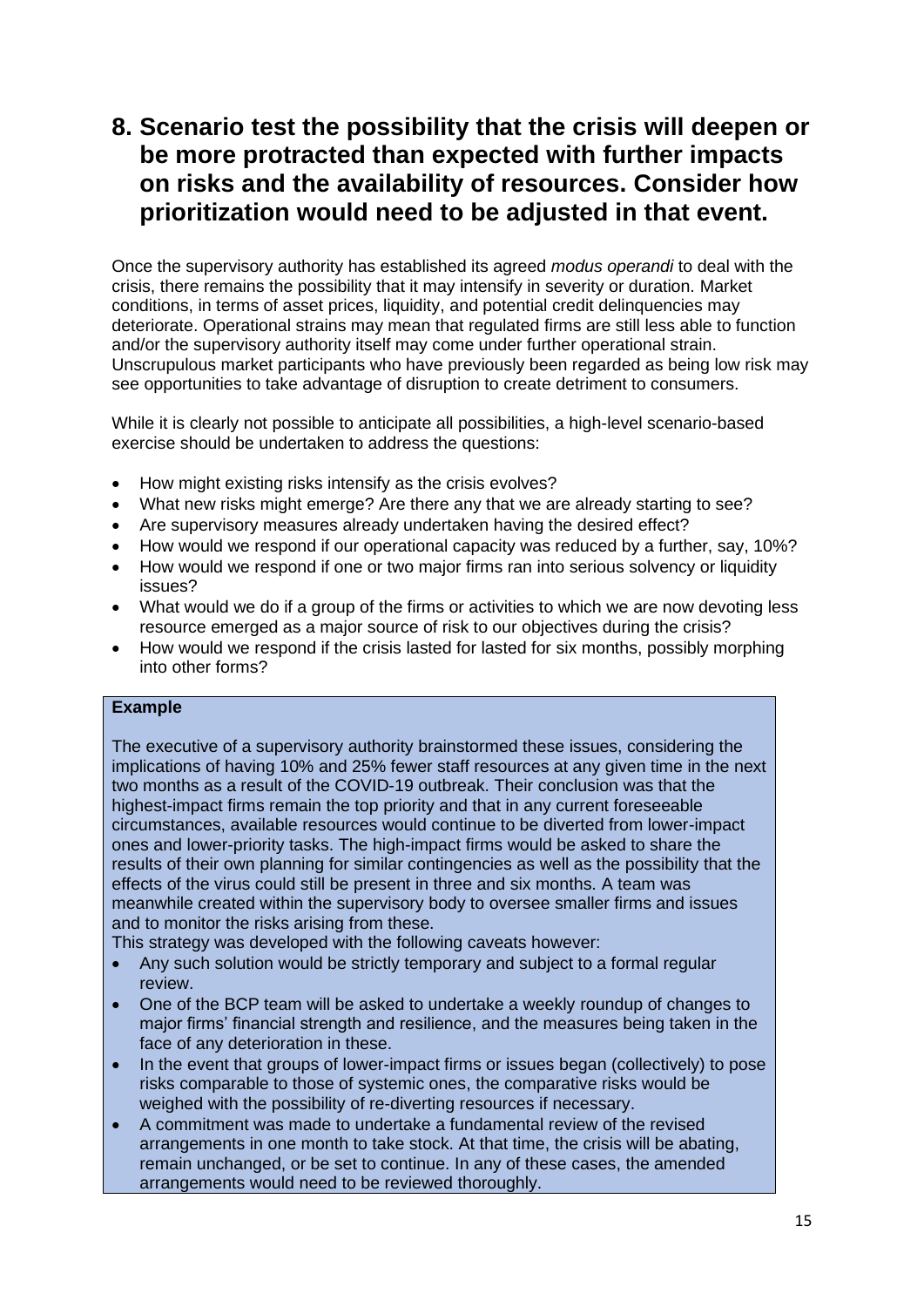## <span id="page-15-0"></span>**9. Be alert to unexpected consequences of the crisis and their implications for the wider economy and financial system, as well as for your statutory objectives, and inform those that need to know.**

All crises have unanticipated consequences, some of which will extend beyond the immediate remit of supervisors. Some firms may become excessively risk averse with consequences for the wider financial system and perhaps for financial inclusion to the extent that some groups are unable to access their services. Or there may be an interface between developments in the financial sector and other statutory requirements. Disruptions in the insurance sector may make it impossible for drivers or employers to obtain or keep statutory insurance cover, with potentially serious social and economic consequences. Financial firms themselves may be unable to secure or maintain necessary professional indemnity cover. Interactions among various authorities involved in financial stability making decisions on matters such as loan guarantees, macroprudential buffers, and provision of central bank liquidity, may not be perfectly coordinated, leading to unexpected consequences or conflicts.

Such unexpected outcomes may be helpful or unhelpful from a supervisor's perspective. An increase in risk aversion by supervised firms for example may, in a narrow sense, be a welcome development to a supervisor who does not have financial inclusion within their formal remit. The release of capital buffers by macroprudential authorities on the other hand may be justified on systemic grounds but will have the effect of eroding some individual firms' capital positions. Unanticipated or unintended outcomes should not be ignored. There should be effective communication channels with other stakeholders whose remits extend to the wider economy or macroprudential stability. This will enable supervisors, who will often be the first recipients of intelligence regarding market-wide trends, to pass information on even if it does not relate directly to their responsibilities. Such communication should contribute to better coordinated policy actions.

#### **Example**

In the course of daily conversations with high-impact banks during the COVID-19 crisis, it became apparent to the supervisory authority that they are rapidly 'de-risking' in responses to the outbreak, and this includes withdrawing facilities from a number of smaller financial service providers. Similar stories have been heard, albeit in a fragmentary way, from individual providers themselves. This development could prove quite detrimental to a number of smaller market participants who rely on the services of small local firms.

The supervisory authority does not have a formal remit for financial inclusion or access and the behaviour of the banks is, from a narrow risk perspective, quite rational. There is however a mechanism in which market intelligence of this kind ('straws in the wind') can be reported upwards within the supervisory authority and thence to a wider coordinating authority that includes the macroprudential authority and finance ministry.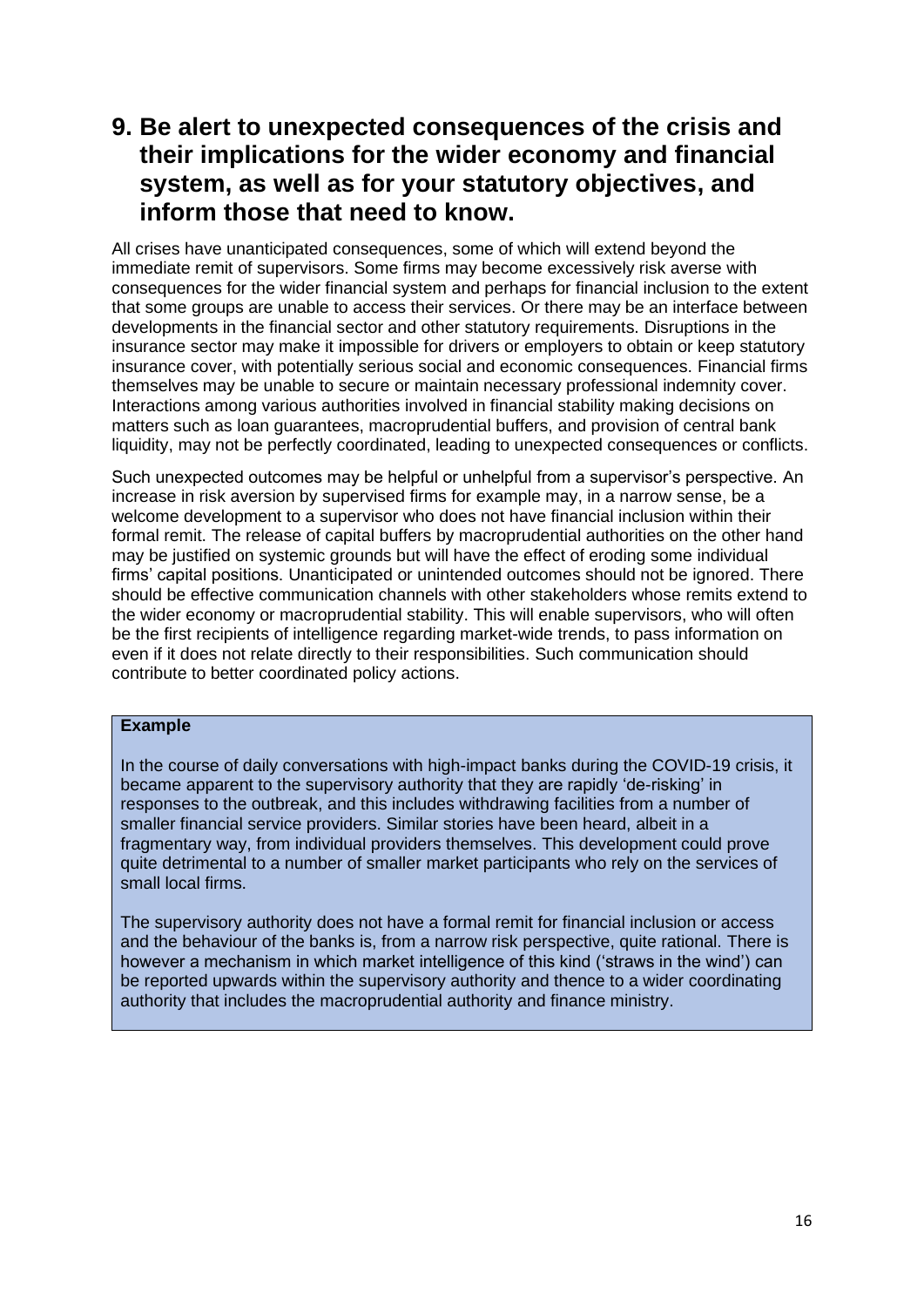## <span id="page-16-0"></span>**10. Do not lose sight of wider issues such as climate change, financial inclusion, and gender equality.**

In dealing with a crisis, supervisors will rightly be focused on very immediate issues concerning the ability of firms to continue to operate and the ability of consumers to reliably access financial services. It is important to bear in mind however that decisions made in crisis mode may have wide and long-term implications that may impact on matters that are important in the long term if not immediate to the crisis itself. There is a risk that other such matters will be ignored during a crisis. This is likely to become more of a problem as any crisis or episode requiring the use of BCP becomes more protracted. Supervisory authorities should take the opportunity of their regular reviews of how their BCP and crisis management are functioning to take stock of these wider issues. Important initiatives should not be abandoned because of a crisis even if they are subject to wider prioritization.

### **Example**

Prior to the onset of the COVID-19 crisis, supervisory body A was working with a group of financial institutions to develop a set of disclosures that would provide customers and investors with meaningful information about climate change-related financial risks. Despite the importance of this project, it was decided to put it, along with a number of other projects, on hold from the onset of the crisis. It was formally recorded, as part of the general prioritization strategy agreed with the board that the project would be resumed if possible two months after the onset of the crisis and that this would certainly take place within four months.